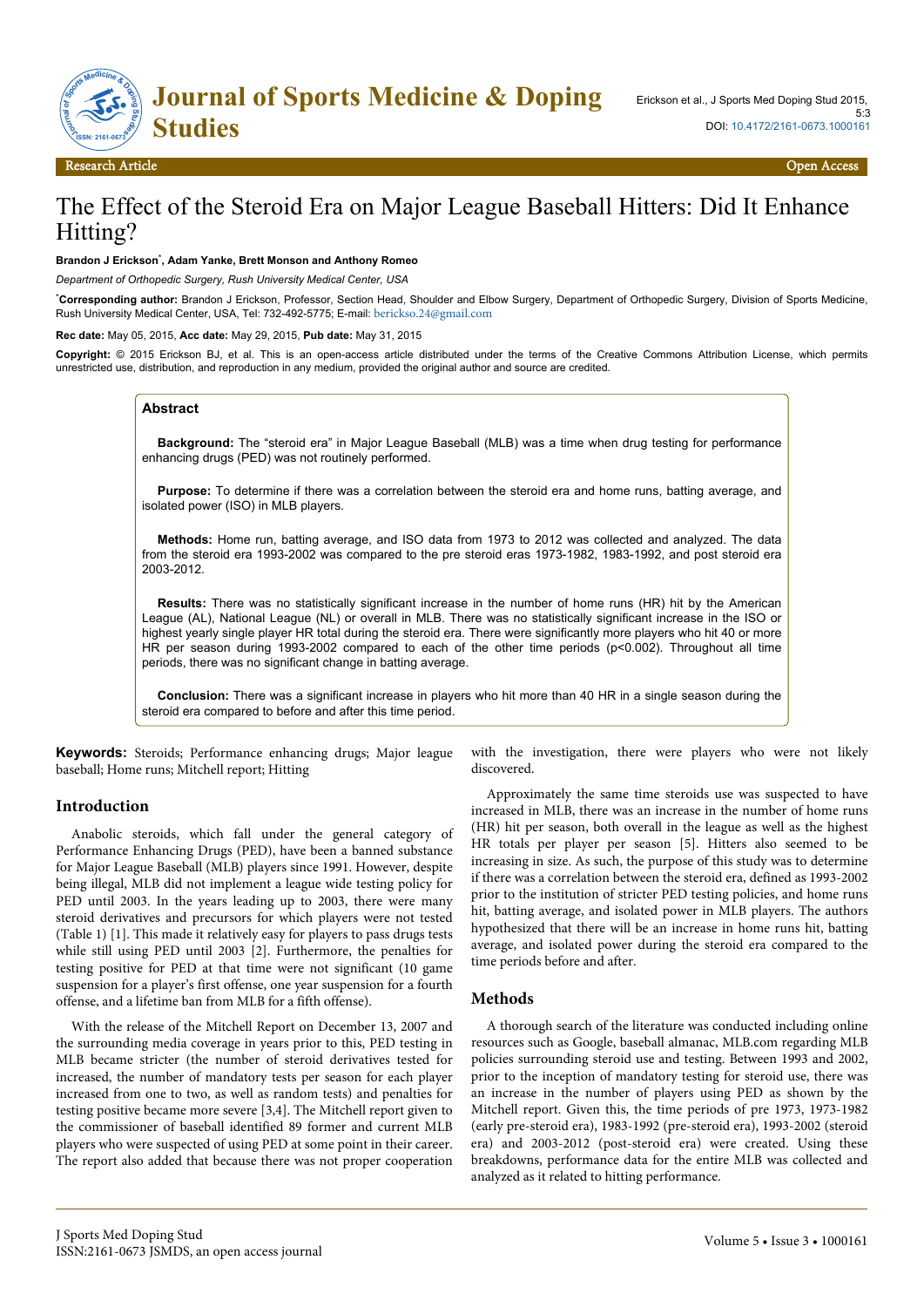**Citation:** Erickson BJ, Yanke A, Monson B, Romeo A (2015) The Effect of the Steroid Era on Major League Baseball Hitters: Did It Enhance Hitting?. J Sports Med Doping Stud 5: 161. doi:10.4172/2161-0673.1000161

| Drug                                                                                                                              | Side effects                                                                                                              |  |  |
|-----------------------------------------------------------------------------------------------------------------------------------|---------------------------------------------------------------------------------------------------------------------------|--|--|
| Anavar (Oxandrolone, Lipidex, Anatrophill, Lonavar)                                                                               | Minimal                                                                                                                   |  |  |
| Andriol (Testosterone Undecanoate, Mexican Beans)                                                                                 | Liver Damage, Acne, Sterility, Hypertension, Enlarged Prostate, Gynocomastia<br>Virilization                              |  |  |
| Clomid (Clomiphene Citrate, Serophene)                                                                                            | Headaches, Hot flashes                                                                                                    |  |  |
| The Clear (THG, Tetrahydrogestrinone, Norbolethone)                                                                               | Unknown                                                                                                                   |  |  |
| Clenbuterol (Ventipulmin)                                                                                                         | Headaches, Tremors, Anxiety, Insomnia, Sweating, Increased appetite, Nausea,<br>Hypertension                              |  |  |
| The Cream (Testosterone-Epitestosterone Cream)ects                                                                                | Unknown                                                                                                                   |  |  |
| Creatine                                                                                                                          | Possibel muscle strains                                                                                                   |  |  |
| Deca-Durabolin (Deca, Nandrolone Decanoate)                                                                                       | Liver Damage, Acne, Sterility, Baldness, Enlarged Prostate, Gynocomastia,<br>Virilization                                 |  |  |
| Depo-Testosterone (Testosterone Cypionate)                                                                                        | Liver damage, Acne, Sterility, Baldness, Enlarged Prostate, Gynocomastia,<br>Virilization                                 |  |  |
| Ephedra (Ephedrine)                                                                                                               | Addiciton, Irritability, Nervousness, Diizziness, Trembling, Headache, Vomiting,<br>Hyperthermia                          |  |  |
| EPO (Erythropoietin, Epogen, Procrit)                                                                                             | Circulatory strain, Increaeed Risk of Clotting                                                                            |  |  |
| Equipoise (Boldenone Undecylenate, Boldabol)                                                                                      | Hypertension, Testicular Atrophy, Liver Damage, Acne, Sterility, Baldness,<br>Enlarged Prostate Gynocomastia Virilization |  |  |
| Human Growth Hormone (hGH, Somatropin, Serostim)                                                                                  | Hypothyroidism, Acromegaly, Frontal Bossing, Cardiomegaly                                                                 |  |  |
| Increlex (Insulin-Like Growth Factor-1, IGF-1)                                                                                    | Hypothyroidism, Acromegaly, Frontal Bossing, Cardiomegaly                                                                 |  |  |
| Insulin (Humulin, Novolin)                                                                                                        | Hypoglycemia                                                                                                              |  |  |
| Modafinil (Provigil)                                                                                                              | Headache, Nausea,<br>Nervousness, Rhinitis, Diarrhea, Back Pain, Anxiety,<br>Insomnia, Dizziness                          |  |  |
| 4-androstenedione<br>Prohormones<br>(Andro,<br>Androstenedione,<br>19-<br>norandrostenedione, 19-norandrostenediol, 1-AD, 19-nor) | Liver damage, Acne, Sterility, Baldness, Enlarged Prostate, Gynocomastia,<br>Virilization                                 |  |  |
| Stanozolol (Winstrol, Winthrop, Stromba)                                                                                          | Liver damage, Acne, Sterility, Baldness, Enlarged Prostate, Gynocomastia,<br>Virilization                                 |  |  |

Table 1: List of steroids, steroid derivatives, and precursors used.

The following performance data was collected using baseballalmanac.com and analyzed: number of home runs (HR) hit by the American League (AL), National League (NL), and total number of HR hit by MLB in each individual year from 1973-2012, number of players who hit more than 40 HR in a single season for each season 1973-2012, highest number of HR hit by a single player in a single season for each individual season from 1973-2012, average isolated power (ISO) for MLB for each season from 1972-2012, batting average, and batting average for players who hit more than 40 home runs in a season. Isolated power is a sabermetric used to measure a batters raw power. It calculated by subtracting batting average from slugging percentage. These variables were felt to give the best measure of a batters power, which PED would effect, and so were chosen. Other variables such as number of singles, doubles, strike outs, etc. were not felt to be directly related to PED and so were not analyzed. There were six teams added to MLB between 1973 and 2012. The Seattle Mariners and Toronto Blue Jays were added in 1977, the Colorado Rockies and Florida Marlins (now Miami Marlins) were added in 1993, and the Arizona Diamondbacks and Tampa Bay Devil Rays (now Tampa Bay Rays) were added in 1998.

### **Statistical Analysis**

Statistical analysis was performed using ANOVA with Tukey's post hoc tests to compare each baseball parameter amongst eras. Analysis was performed with Microsoft Excel 2011 (Microsoft Corporation, Redmond WA, United States) and XLSTAT 2011 (Addinsoft SARL, Paris, France) with significance for all analyses set at  $p<0.05$ .

#### **Results**

The average total number of home runs (HR) hit per season during the steroid era (1993-2002) was 4,782 +/- 767 while in the post-steroid era (2003-2012) was 4,549 +/- 296, and pre-steroid era (1983-1992) was 3,443 +/- 425 and in the early pre-steroid era (1973-1982) was 2,896 +/- 582 (Figure 1). There were no significant differences between the number of HR hit per year in the American League (AL) and National League (NL) (Table 2). When comparing the total number of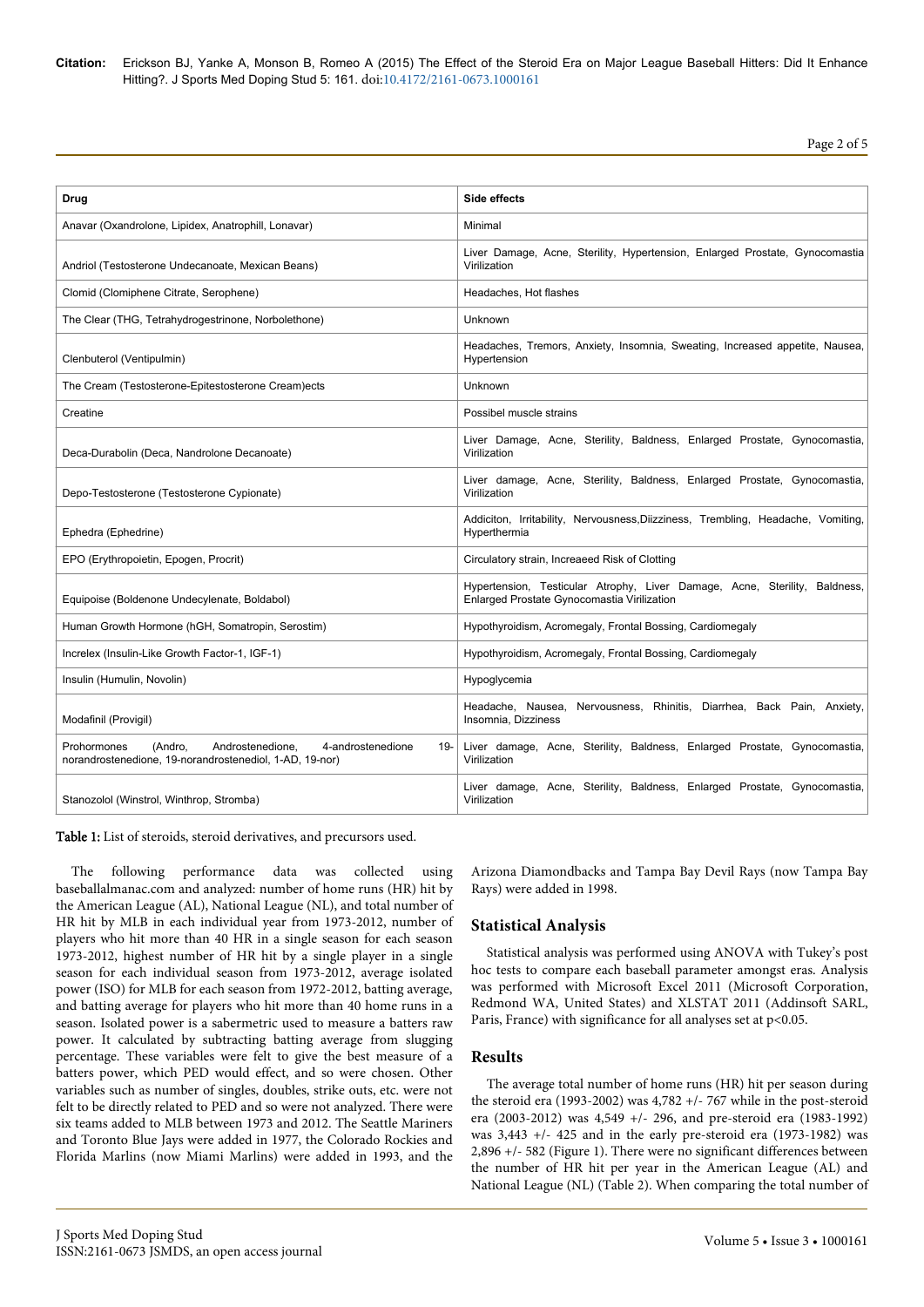home runs (HR) hit in Major League Baseball (MLB), there was no statistically significant difference between the steroid era and the other 10-year time frames.

The average number of players who hit more than 40 HR in a single season significantly increased during the steroid era 10.2 +/- 5.2 from the early pre-steroid era 1973-1982: 1.4 +/- 1.6 and pre-steroid era 1983-1992: 1.6 +/- 0.97, and declined in the post-steroid era 6.1 +/- 3.5 (Figure 2) ( $p$ <0.002). There was no significant difference in the overall highest number of HR hit in a single season in the steroid era compared to the pre and post eras (Figure 3) (p>0.05).



Figure 1: Average number of home runs hit per season in MLB between 1901-2012.

The average isolated power (ISO) was not statistically significantly different for the steroid era (0.159 +/- 0.008) compared to the early pre steroid era of 1973-1982 (0.124 +/- 0.009), pre-steroid era1983-1992 (0.133 +/- 0.009) or the post steroid era of 2003-2012 (0.157 +/- 0.006) (p>0.05). Also, the mean batting average was not significantly different between the pre steroid era, steroid era, and post steroid era (p>0.05). The mean batting average for players hitting over 40 home runs per season was not statistically significantly different between the various eras (Figure 4) (p>0.05). Finally, during the steroid era, the overall batting average for MLB as a whole did not change significantly compared to before and after the steroid era, despite the number of players who were hitting greater than 40 home runs, and there were no statistically significant differences in batting average between the players who hit greater than 40 home runs and MLB overall (Figure 4).

## **Discussion**

Despite having a ban on performance enhancing drugs (PED) since 1991, a time known as the steroid era existed in baseball from 1993-2002. This was an era before league wide testing for PED was mandatory, specifically for the starting roster. The purpose of this study was to determine if this steroid era led to an improvement in home runs hit, batting average, and isolated power throughout Major League Baseball (MLB). The authors hypothesized there would be an increase in home runs hit, batting average, and isolated power (ISO) during the steroid era compared to before and after. The author's hypotheses were partly confirmed. Players who hit 40 or more home runs in a single season was significantly greater during the steroid era than both before and after, while batting average and ISO were not significantly different.

| Years                                   | 1901-1973 | 1973-198<br>$\mathbf{2}$ | 1983-199<br>$\mathbf{2}$ | 1993-2002 | 2003-2012 |  |
|-----------------------------------------|-----------|--------------------------|--------------------------|-----------|-----------|--|
| <b>Total HR</b>                         | 99,185    | 28,964                   | 34,433                   | 47,821    | 50,037    |  |
| Per<br>Avg<br>Year                      | 1396      | 2896                     | 3443                     | 4782      | 4548      |  |
| Std Dev                                 | 856       | 572                      | 425                      | 767       | 296       |  |
|                                         |           |                          |                          |           |           |  |
| AL                                      | 48,992    | 16,193                   | 20,129                   | 24,020    | 24,149    |  |
| AL Avg                                  | 690       | 1619                     | 2012                     | 2402      | 2195      |  |
| Std Dev                                 | 448       | 368                      | 280                      | 305       | 143       |  |
|                                         |           |                          |                          |           |           |  |
| <b>NL</b>                               | 49,993    | 12,771                   | 14,304                   | 23,801    | 25,888    |  |
| NL Avg                                  | 704       | 1277                     | 1430                     | 2380      | 2353      |  |
| Std Dev                                 | 422       | 250                      | 167                      | 499       | 221       |  |
| Std Dev=Standard Deviation; Avg=Average |           |                          |                          |           |           |  |

Table 2: Total number of home runs hit in MLB, American League (AL) and National League (NL) from 1901-2012. No significant differences were observed.



There have been no studies to date that have directly analyzed the performance of MLB players during the era when steroids were widely used and compared these to the eras before and after. It is well known that several athletes used PED during this era [3,6]. Most performance studies looking at MLB players have focused on their return to sport and performance after various injuries and operations including medial ulnar collateral ligament reconstruction [7-9], shoulder surgery [10,11], and cervical and lumbar disc herniations [12]. These studies were mostly conducted in MLB pitchers and did not evaluate batting performance or comment on timing as it related to the steroid era.

There have been several studies which have demonstrated the effects of steroid and steroid derivatives on the body (Table 1) [1,13,14]. Bhasin et al. performed a prospective, placebo controlled study evaluating the effects of supraphysiologic levels testosterone enanthate (TE) on muscle mass over a 10-week period [15]. The

Page 3 of 5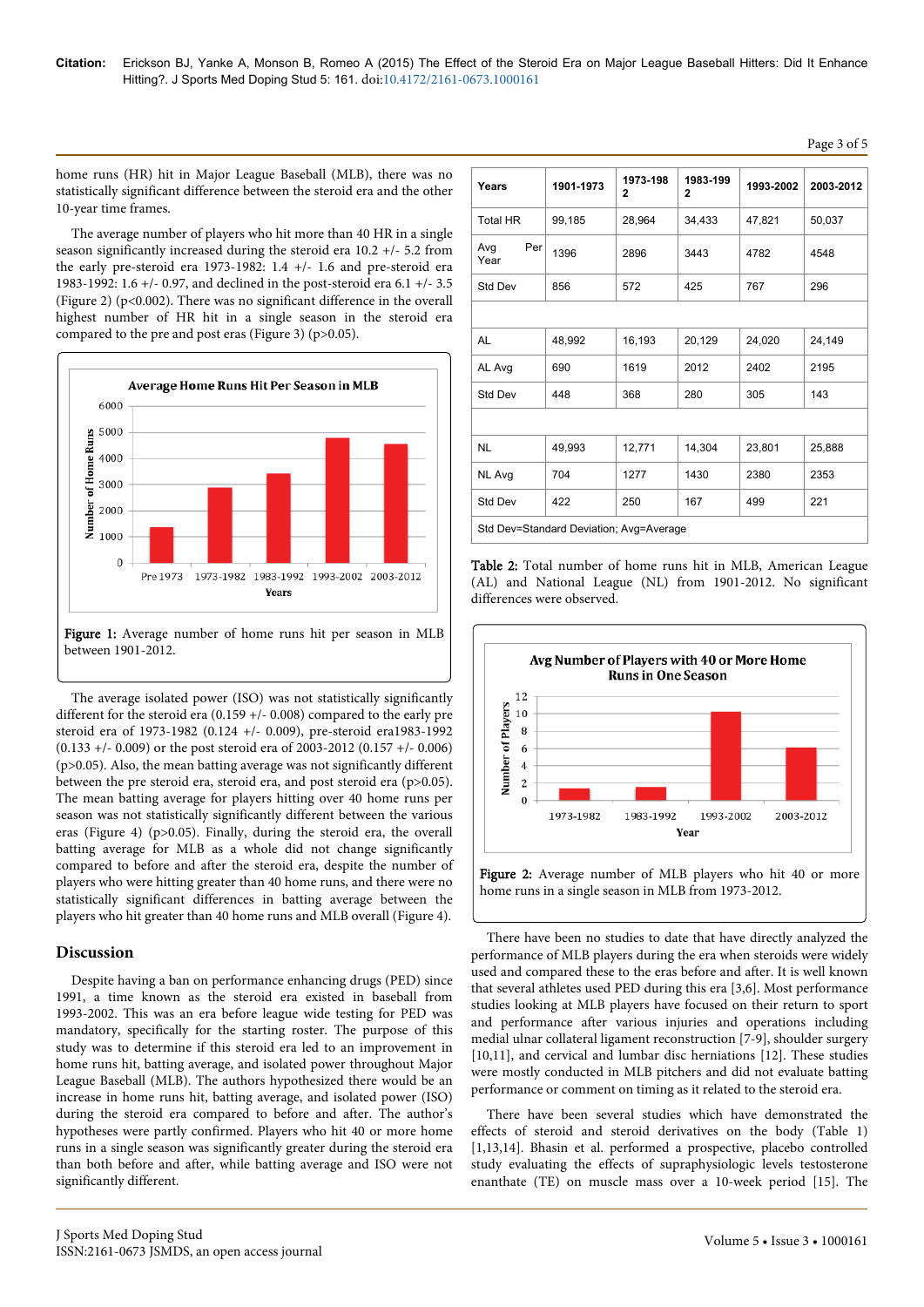authors concluded that patients with supraphysiologic levels of TE had a significantly greater increase in their lean muscle mass as well as a more significant increase in size of their legs and triceps, and a more significant increase in the weight they could bench press and squat compared to the control group. However, despite the benefits steroids provide in muscle mass and strength, multiple studies have demonstrated that there are innumerable side effects associated with these drugs including cardiovascular disease, testicular atrophy, sudden cardiac death, liver disease and mood alterations [16-19].



Figure 3: Average highest total number of home runs hit by a single player per season in MLB from 1973-2012.



Figure 4: Mean batting average distribution of players who hit greater than 40 Home Runs per season compared to the overall mean batting average for MLB by era 1983-2012 HR=Home Runs. Avg=Average.

Despite the compelling data on the side effects of steroids, a survey completed by 198 Olympic level power athletes asking whether they would be willing to take an illegal supplement, under the premise that they would not get caught, that would eventually kill them within five years of taking it, to be guaranteed to win in their competition, over 50% said they would use the substance [20]. An even more disturbing survey of 873 Indiana high school football players published by Stilger and Yesalis found that 6.3% either currently or previously used steroids, and that 15% of these kids began taking them before the age of 10 [21]. This survey brought to light the pervasive nature of steroids. However, an intervention study by Goldberg et al. attempted to educate high school football players about steroids, the side effects, and the healthy alternatives [22]. They found that eight weekly, onehour sessions about steroids caused the intervention population to be much less likely to want to try steroids, even if their friends were using them compared to controls.

One of the measured variables, isolated power (ISO), is a sabermetric measurement that attempts to describe a hitter's raw power. A value of zero would mean the player only hits singles as they never have an extra base hit, while a value of three, the highest value, would mean the player hits a home run at every single at bat. As this sabermetric is used to determine a batter's power, it was used as a proxy in this study to determine if PED enhanced a hitter's performance. However, the study did not show a statistically significant increase in the ISO during the steroid era compared to before and after these years. This could have been due to the fact that pitchers were using PEDs as well, and so because of this, were more difficult to hit.

In addition, this study did show significant increase in the number of players who hit more than 40 home runs in a single season during the steroid era, but it did not show a significant increase in the batting average across the league (Figure 4). There was no significant difference in the batting average across MLB in the years of the steroid era compared to before or after, nor was the batting average different between the players who were hitting more than 40 HR in a single season and those who hit less than this (Figure 4). This means that players were not hitting at an overall higher percentage, but were simply hitting a higher percentage of home runs than in previous years. The number of expansion teams which were added would have no effect on this variable. The conclusion that can be drawn from this is that the steroid era helped with raw power, but did not increase a hitters ability to make contact with a ball and obtain a base hit, and in fact may have hurt this if one looks at the slight decline in overall batting average in the steroid era compared to the pre steroid era.

## **Limitations**

The strengths of this study include the breadth of data utilized and the novelty of the study. The limitations include the use of publicly available data, although this has been the source of data in numerous high level studies [7,11,23-26], as well as lack of control for confounding factors. The study also did not evaluate all hitting parameter including singles, doubles, triples, strikeouts, etc. There are some external factors that could potentially alter the hitting data other than PED. For example, cork in baseball bats and shorter baseball fields could falsely elevate the home run numbers. Finally, the total number of players using PED before and after 1993 could not be determined with absolute certainty as there are likely players who used PED but were never caught and never admitted to it. Given the health detriments associated with PED as well as the use of PED by high school athletes, high schools should institute a learning program about steroids to educate their athletes on the detriments of taking steroids in the hopes of decreasing the number of athletes who use PED.

### **Conclusion**

There was a significant increase in players who hit more than 40 HR in a single season during the steroid era compared to before and after this time period.